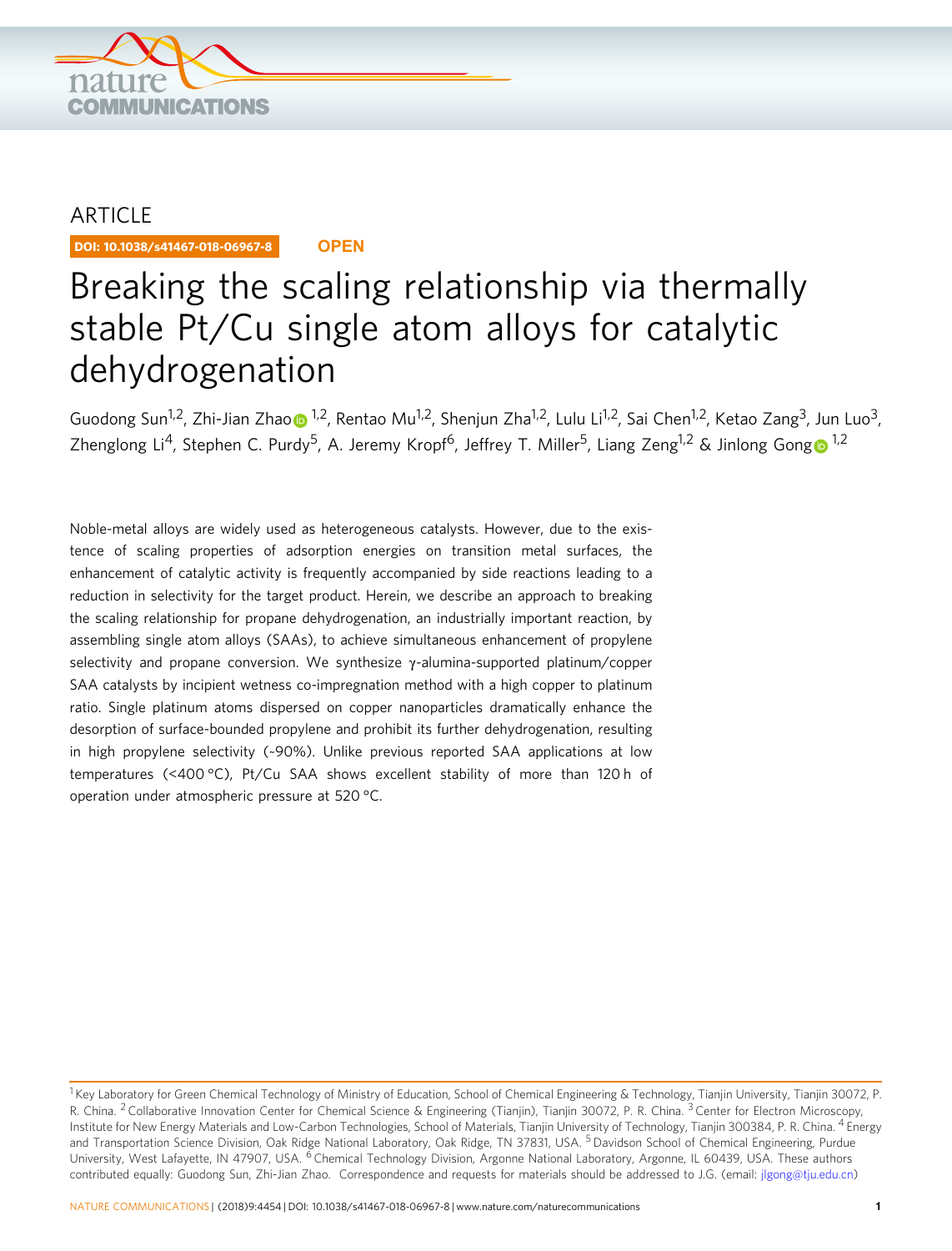he development of new catalysts with simultaneously enhanced activity and selectivity is always the ultimate goal of researchers. In heterogeneous catalysis, the screening of new catalyst can be simply guided by the Sabatier principle. It indicates that the best catalysts should bind reactive intermediates with suitable interaction strength: neither too strong that leads to surface poisoning, nor too weak which fails to activate the reac $tants<sup>1</sup>$ . The principle behind this phenomenon can be attributed to the existence of scaling properties of adsorption energies on transition metal surfaces<sup>2</sup>, and various linear scaling relationships have been developed which connect the reaction energy/barriers with binding energy of representative surface species, i.e., descriptors. Therefore, the complicated reaction kinetics can be described by only a few descriptors, which enables fast screening of potential catalytic materials with the help of density functional theory (DFT) calculations<sup>[3](#page-7-0)</sup>.

However, due to the existence of the scaling relationship, the enhancement of the activity toward the aimed product frequently accompanies a series of similar side reactions, leading to the reduced selectivity<sup>[4](#page-7-0)</sup>. Considering the specific case of propane dehydrogenation (PDH), the key industrial reaction for the production of propylene is normally catalyzed by PtM alloys such as PtSn<sup>5</sup>, PtZn<sup>6</sup>, PtGa<sup>7</sup>, PtIn<sup>[8](#page-7-0)</sup>, PtGe<sup>9</sup>, and PtCu<sup>10</sup>. Our previous DFT calculations indicate that the catalytic properties of these PtM alloys are indeed restricted by the scaling relationship, which normally results in the promoted selectivity to propylene accompanied with the suppressed intrinsic activity for dehydrogenation of propane<sup>11</sup>. Therefore, it is desirable to develop a catalyst that can break the scaling relationship to achieve the improvement of activity and selectivity concurrently<sup>[12](#page-7-0)</sup>.

Single-atom catalysis has become one of the most active new frontiers in heterogeneous catalysis<sup>[13](#page-7-0)</sup>. A large number of singleatom catalysts (SACs) exhibit distinct and often outstanding performances in a broad scope of chemical reactions, such as CO oxidation<sup>14,15</sup>, water-gas shift reaction (WGS)<sup>[16](#page-7-0)–[18](#page-7-0)</sup>, methanol steam reforming  $(MSR)^{19,20}$  $(MSR)^{19,20}$  $(MSR)^{19,20}$ , hydrogen evolution reaction  $(HER)^{21-23}$  $(HER)^{21-23}$  $(HER)^{21-23}$ , hydrogenation of substituted nitroarenes<sup>24,25</sup>, hydrogenation of alkynes and dienes<sup>[26](#page-7-0)–[29](#page-7-0)</sup>, and hydrogenation of carbon dioxide $30-32$  $30-32$  $30-32$ . However, SACs do not find broad application in high temperature (> 500 °C) light alkane dehydrogenation reactions. Although single-site  $\text{Zn(II)}^{33}$ ,  $\text{Co(III)}^{34}$ ,  $\text{Ni(II)}^{35}$ , and  $Ga(III)<sup>36</sup>$  $Ga(III)<sup>36</sup>$  $Ga(III)<sup>36</sup>$  on silica have been developed as selective PDH catalysts, these active sites suffer from low activity compared to metallic sites. To the best of our knowledge, high stability and selectivity have not been achieved for the PDH reaction with the use of single-atom Pt catalysts.

Herein, we report that Pt/Cu single atom alloy (SAA) breaks the PtM alloy scaling relationship during the PDH, with a great improvement of propylene selectivity and a slight loss of intrinsic dehydrogenation activity. Based on the theoretical analysis, we design and synthesize the catalysts with Pt/Cu SAA supported on γ-alumina via an atomic dilution method and confirm the formation of Pt/Cu SAA through detailed characterizations, such as CO-diffuse reflectance infrared Fourier-transform spectroscopy (CO-DRIFTS), aberration-corrected high-angle annular darkfield scanning transmission electron microscope (AC-HAADF-STEM) and extended X-ray absorption fine structure (EXAFS) spectra. Subsequent catalytic tests demonstrate the transferability from DFT calculations to practical catalytic reaction and the Pt/ Cu SAA catalyst with the low loading of Pt (0.1 wt%) displays propylene selectivity of ~90% with the high formation rate of 10.6 mol  $g^{-1}$ <sub>Pt</sub> h<sup>−1</sup> under the conditions of atmospheric pressure, 520 °C, WHSV = 4 h<sup>-1</sup>, C<sub>3</sub>H<sub>8</sub>/N<sub>2</sub> = 1/1. Unlike previous repor-ted low temperature SAA applications<sup>[26,29,37](#page-7-0)-39</sup>, our synthesized Pt/Cu SAA shows excellent stability for at least 120 h on stream at 520 °C.

### Results

Theoretical prediction. Previous studies have shown that the alkane dehydrogenation reaction is insensitive to the structure of the Pt particles, because single atoms of Pt are capable of cata-lyzing the reaction<sup>[40](#page-8-0)</sup>. However, undesired side reactions that occur during the alkane dehydrogenation, such as hydrogenolysis, isomerization and coke formation, are structure sensitive reactions, requiring more than one Pt atom $41$ . Therefore, isolated Pt atoms are expected to be a potential active center with high propylene selectivity. It is worth noting that noble metals are active for dehydrogenation in the metallic state<sup>41</sup>. Xiong et al. reported that single Pt atoms on  $CeO<sub>2</sub>$  can only promote the cleavage of C–C bonds of hydrocarbons with no observed selec-tivity toward dehydrogenation<sup>[42](#page-8-0)</sup>. Therefore, SAAs attract our attention, where the catalytically active metal is atomically dispersed in the surface layer of the more inert host metal and exists in the metallic state, distinguishing from single atoms positively charged on metal oxides $26,43$  $26,43$  $26,43$ . Such SAAs have been widely used as a strategy for selective hydrogenation reactions, such as the selective hydrogenation of styrene, acetylene, and 1,3 butadiene<sup>26,29</sup>. Recently, Pt/Cu SAAs were suggested as an approach to coke-resistant C–H activation chemistry and examined in the systems of methyl groups, methane, butane, and propane[37](#page-7-0). However, no stable SAA under reducing environment at high temperatures (>400 °C) has been reported so far. This raises the question whether SAAs are capable of breaking the restriction of the scaling relationship for PtM alloys and catalyzing dehydrogenation reactions at high temperatures stably.

As shown in previous theoretical studies, the PDH activity can be described by the first dehydrogenation barrier which is the rate-determining step, and the selectivity was estimated by the difference between di-σ propene desorption barrier and its further dehydrogenation barrier (the highest barrier for di-σ propene dehydrogenation to  $C_3H_4$  shown in Fig. [1](#page-2-0)d and Supplementary Figure  $1$ <sup>11</sup>. Due to the existence of the scaling relationship for  $Pt<sub>3</sub>M$  (M = 3d and 4d transition metals), low dehydrogenation barrier (i.e., high PDH activity) accompanies with strong C–Pt interaction, leading to strong propene adsorption (i.e., low propene selectivity) (Fig. [1a](#page-2-0)). However, isolated Pt atoms dispersed in Cu nanoparticles maintain a reasonable dehydrogenation activation barrier and at the same time display a quite high selectivity, which is reflected by the low binding strength of propylene and high deep dehydrogenation barrier (Fig. [1a](#page-2-0)). Our DFT calculations suggest that Pt/Cu SAA indeed breaks the PtM alloy scaling relationship, which is different from the scaling for conventional Pt alloys during the PDH (Fig. [1](#page-2-0)b). Unlike over Pt surfaces, the isolated Pt atom in Pt/Cu SAA can only interact with a single Pt atom for the deep dehydrogenated  $C_3H_5$ , a model precursor of coke formation, instead of more stable three Pt–C interactions on threefold hollow site over Pt(111) (Fig. [1](#page-2-0)c). The deep dehydrogenation thus becomes strongly endothermic over Pt/Cu SAA with a significant free energy barrier (>2 eV), compared with the same step over Pt(111) with a surmountable barrier  $(\langle 1 \rangle eV)$ , leading to a much higher propylene selectivity over Pt/Cu SAA (Fig. [1d](#page-2-0)). The binding strength of π adsorbed propylene over Pt/Cu SAA (−0.57 eV) is also weaker than the diσ ones over Pt<sub>3</sub>Cu(111) (−0.88 eV) and Pt(111) (−1.10 eV), further facilitating propylene desorption over Pt/Cu SAA (Supplementary Table 1). However, for the first two dehydrogenation steps, the geometry effects mentioned above are less apparent, due to no binding mode change for propyl over our calculated surfaces. Therefore, the destabilization of dehydrogenated intermediates over Pt/Cu SAA is less obvious than  $C_3H_5$ (Fig. [1](#page-2-0)c). This is also important for Pt/Cu SAA to maintain reasonably low dehydrogenation barriers for the first two dehydrogenation steps. Compared with Pt(111), Pt/Cu SAA only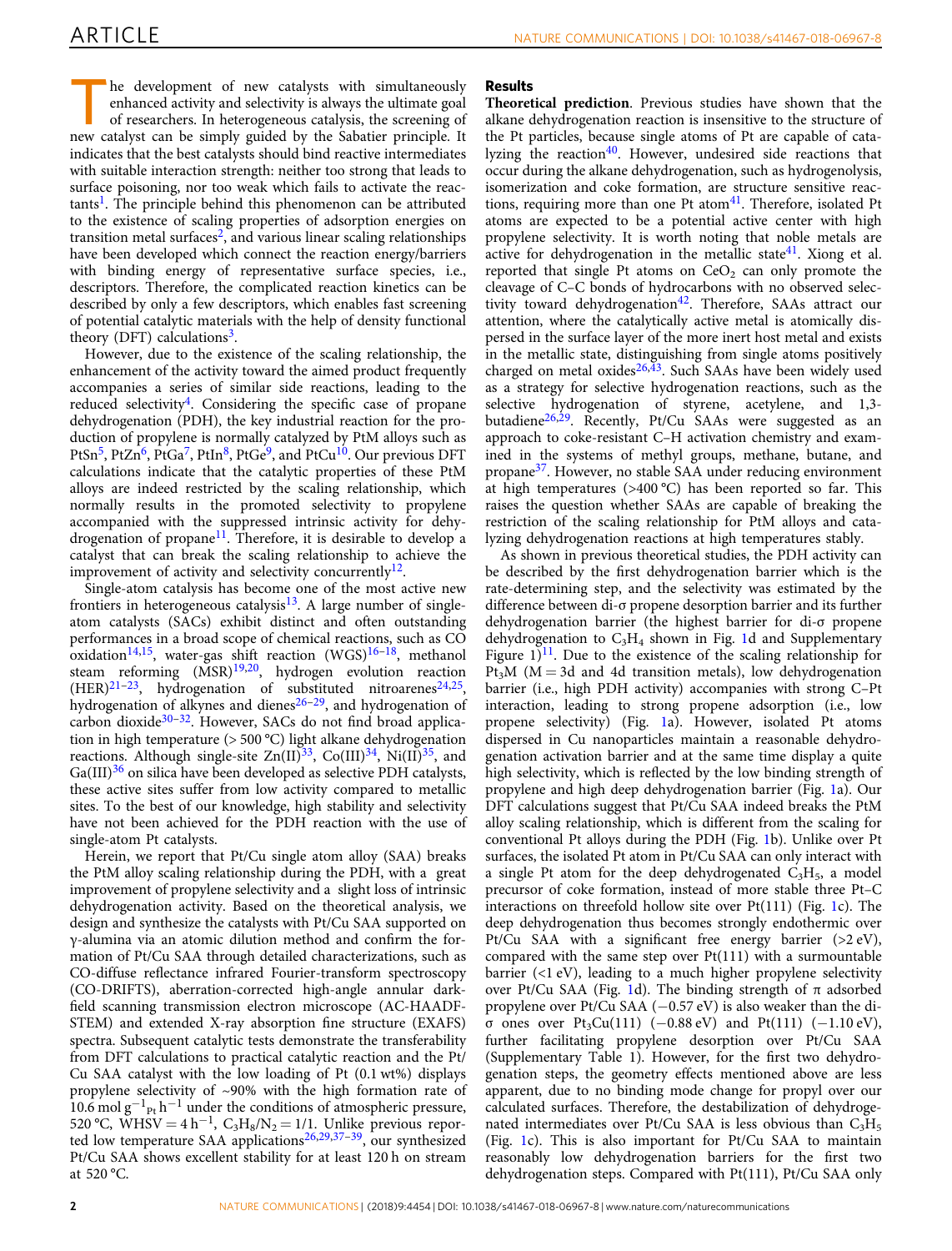<span id="page-2-0"></span>

Fig. 1 Pt/Cu SAA breaking the PtM alloy scaling relationship for PDH. a Scaling relationship between first dehydrogenation barrier and propylene desorption barrier/deep dehydrogenation barrier (highest barrier from di-σ propylene to C<sub>3</sub>H<sub>a</sub>), data for the Pt<sub>3</sub>M alloy systems are obtained from ref. <sup>11</sup>. **b** Screening of Pt-based bimetallic catalyst for PDH, data for the Pt<sub>3</sub>M alloy systems are obtained from ref. <sup>11</sup>. c Binding energy difference and structures (on (111) surface only) of dehydrogenated intermediates C<sub>3</sub>H<sub>v</sub> (x = 7, 6, 5) over pure Pt surfaces and Pt/Cu SAA surfaces. The  $\Delta E$  is defined as  $E_{\text{ads}}$ (on Pt/Cu SAA surfaces)–E<sub>ads</sub>(on Pt surfaces). Color: Pt—blue; Cu—orange; C—gray; H—white. **d** Energy profiles of PDH over Pt/Cu SAA, Pt<sub>3</sub>Cu(111) and Pt(111)

slightly increases the corresponding dehydrogenation barriers by ~0.4 eV, resulting in similar PDH activity over pure Pt and Pt/Cu SAA (Fig. 1d). Note that our convergence test suggests Pt/Cu (111) surface model can well describe Pt/Cu SAA nanoparticles which are larger than 2.1 nm in diameter ( $Pt/Cu_{404}$ , Supplementary Figure 2). Similar behavior has also been observed for single Pt atom over Cu(100) and Cu(211) surfaces (Supplementary Figure 3).

DFT results also identify that the exposed isolated surface Pt atoms within Cu(111) facets of Pt/Cu SAA nanoparticles (larger than 2.1 nm in diameter) are thermodynamically more stable than other types of Pt species: (1) isolated subsurface Pt atoms, (2) single Pt atoms within Cu(100) facets, (3) single Pt atoms at low coordinated step edge and corner sites, and (4) surface dimers within Cu(111) (Supplementary Tables 2–4). Therefore, isolated Pt atoms within Cu(111) facets are thermodynamically preferred in the case with high Cu to Pt molar ratio, which maximizes the utilization of Pt atoms.

Therefore, it is reasonable to speculate that the catalysts based on Pt/Cu SAA have the potential to achieve a decent catalytic performance for PDH. Note that we also calculated the relative stability of Pt/Ag SAA surfaces, and the single Pt atom is always slightly more stable at subsurface instead of surface. Although the dehydrogenation barrier is similar for Pt/Cu(111) and Pt/Ag(111) SAA surfaces (Supplementary Figure 4), the catalytic activity for Pt/Ag(111) might be low due to the less exposed surface Pt atoms over Ag.

Preparation of Pt/Cu SAA via atomic dilution. We simply synthesized the catalysts with Pt/Cu SAA supported on γ-alumina by means of atomic dilution. Only diffraction lines due to γalumina were detected in the XRD patterns of the catalysts after calcination (Supplementary Figure 5a), suggesting Cu oxide species are highly dispersed on the surface of alumina. When treated under  $H_2$ -rich condition at 600 °C for 1 h, the oxide species of Pt and Cu on γ-alumina can be fully reduced since the highest reduction peak temperature for PtCu bimetallic catalysts is below 200 °C (Supplementary Figure 6). For the catalysts after reduction, the diffraction line of Cu(111) becomes apparent as the content of Cu increases to 6.7 wt%, demonstrating the formation of Cu nanoparticles on alumina (Supplementary Figure 5b). Given the appearance of the co-reduction peaks (Supplementary Figure 6), the close contact between Cu oxide species and Pt oxide species leads to preferential formation of PtCu bimetallic nanoparticles rather than two metal phases apart from each other during reduction. The PtCu bimetallic nanoparticles formed on  $\gamma$ -Al<sub>2</sub>O<sub>3</sub> during reduction in the H<sub>2</sub>-rich atmosphere at high temperatures can be considered as a Pt/Cu surface alloy, as Pt is preferentially dispersed on the surface layer of PtCu alloys<sup>29,44</sup>.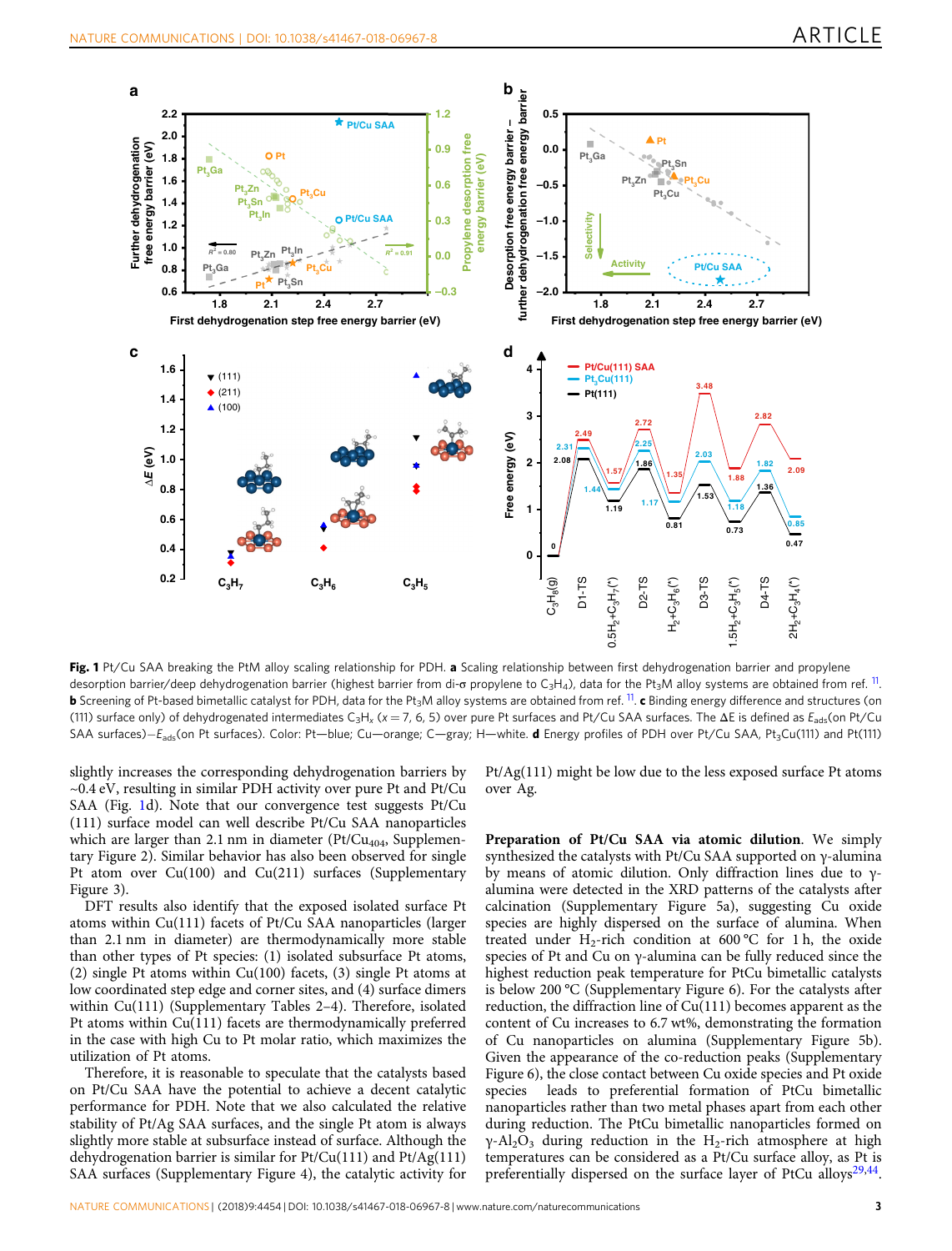

Fig. 2 Initial activity as a function of Pt/Cu atom ratio. a The initial activities of the catalysts with fixed amount of Pt (0.1 wt%) and increasing content of Cu (0, 0.1, 0.3, 3, 5, 6.7, 10, and 15 wt%). With the Cu/Pt atom ratio increasing, the initial conversion of propane first rises and then remains unchanged, implying a critical Cu/Pt molar ratio for the formation of Pt/Cu SAA. **b** The initial activities of the catalysts with fixed amount of Cu (10 wt%) and progressively decreasing content of Pt (0.1, 0.075, 0.05, and 0.025 wt%). The excellent linear correlation between the initial activity and Pt concentration supports the formation of Pt/Cu SAA. Catalytic conditions: atmospheric pressure, 600 °C, C<sub>3</sub>H<sub>8</sub>/H<sub>2</sub> = 1/1, with balance N<sub>2</sub> for total flow rate of 50 mL min  $^{-1}$ , WHSV of propane = 4 h<sup>-1</sup> and 250 mg of sample (a) or WHSV of propane = 40 h<sup>-1</sup> and 25 mg of sample (b)

Then with the amount of Pt fixed, further addition of Cu lowers the concentration of Pt in the Pt/Cu surface alloy leading to easier formation of Pt/Cu SAA. It can be expected that Pt atoms would be individually dispersed in Cu nanoparticles if diluted to a certain degree and the structure would stay the same with further dilution.

To verify the above conjecture, we compared the initial activities of the catalysts with fixed amount of Pt (0.1 wt%) but various contents of Cu (Fig. 2a). As expected, the initial conversion of propane increases until the content of Cu reaches 6.7 wt% and then remains unchanged with the amount of Cu further increasing to 15 wt%. Hence, we presume that the formation of Pt/Cu SAA on γ-alumina can be achieved for the catalysts with the addition of Cu no less than 6.7 wt%. Furthermore, given the assumption that Pt atoms are individually dispersed in Cu nanoparticles for  $0.1$ Pt10Cu/Al<sub>2</sub>O<sub>3</sub>, keeping the content of Cu (10 wt%) unchanged, we decreased progressively the amount of Pt from 0.1 wt% to 0.025 wt%, which guarantees the structure unchanged. The initial activity correlates linearly with the Pt content, which again suggests the formation of Pt/Cu SAA (Fig. 2b). Note that the intersection of the fitting line with Yaxis is not zero, which is attributed to the weak catalytic ability of γ-alumina-supported Cu.

Formation of Pt/Cu SAA. The structure of Pt/Cu SAA supported on γ-alumina was confirmed by CO-DRIFTS, AC-HAADF-STEM images and EXAFS spectra. As shown in the in situ DRIFTS, the weak bands caused by bridge-adsorbed CO on two adjacent Pt atoms appear at around 1835 cm<sup>-1</sup> for 0.1Pt/Al<sub>2</sub>O<sub>3</sub> and 0.1Pt0.1Cu/Al<sub>2</sub>O<sub>3</sub> (Supplementary Figure 7a, b), indicating the existence of dimers or clusters of Pt<sup>45</sup>. Meanwhile, the lack of the band of bridge-bonded CO on other catalysts suggests the exclusively isolated Pt atoms or low concentrations of bridging  $CO<sup>46,47</sup>$ . For 0.1Pt/Al<sub>2</sub>O<sub>3</sub>, Fig. [3a](#page-4-0) shows a main band at 2068 cm<sup>-1</sup>, which can be assigned as linearly adsorbed CO on Pt nanoparticles. For CO adsorption on  $0.1$ Pt0.1Cu/Al<sub>2</sub>O<sub>3</sub>,  $0.1$ Pt0.3Cu/Al<sub>2</sub>O<sub>3</sub>, and  $0.1$ Pt3Cu/Al<sub>2</sub>O<sub>3</sub>, the bands due to linearly bonded CO on Pt ensembles on PtCu bimetallic nanoparticles appear at 2063–2044 cm−<sup>1</sup> (Fig. [3b](#page-4-0)–d). The unique band centered at 2018 cm−<sup>1</sup> emerges in the spectra of  $0.1Pt3Cu/Al<sub>2</sub>O<sub>3</sub>$ ,  $0.1Pt6.7Cu/Al<sub>2</sub>O<sub>3</sub>$ , and 0.1Pt10Cu/Al<sub>2</sub>O<sub>3</sub> (Fig. [3d](#page-4-0)–f), which can be attributed to linearly bonded CO on single atoms of Pt in the metallic state  $48$ , differing from those at 2080–2115 cm−<sup>1</sup> ascribed to CO linearly adsorbed

on  $Pt^{\delta+}$  single-atom sites on metal oxides<sup>45,[49](#page-8-0)–[51](#page-8-0)</sup>. Note that our DFT calculations predict the top-adsorbed CO stretching frequencies are 2061 cm<sup>-1</sup> over Pt(111) and 2021 cm<sup>-1</sup> over Pt/Cu SAA, which are very close to experimentally observed locations (Supplementary Table 5). Combining the fact that there are no bands due to CO on Pt ensembles detected for  $0.1Pt6.7Cu/Al<sub>2</sub>O<sub>3</sub>$ and  $0.1$ Pt10Cu/Al<sub>2</sub>O<sub>3</sub>, it can be inferred that Pt atoms on the surface of Cu nanoparticles are individually dispersed. It is worth pointing out that the variation trend of CO adsorption behavior is highly consistent with that of the initial activities of the catalysts as the Cu content increases.

The structure of Pt/Cu SAA was further addressed by AC-HAADF-STEM images. Single Pt atoms can be distinguished from Cu atoms due to differences in the Z-contrast<sup>[29](#page-7-0),[52](#page-8-0)</sup>. Figure [4a](#page-4-0) indicates the presence of individual brighter Pt atoms in Cu nanoparticles. As a contrast, we failed to find Pt atoms over the  $10Cu/Al<sub>2</sub>O<sub>3</sub>$  catalyst (Fig. [4](#page-4-0)e and Supplementary Figure 11). The lattice spacing of Pt/Cu SAA is 0.21 nm, which is in good consistence with the lattice spacing of Cu(111), indicating dilute dispersion of Pt atoms in Cu nanoparticles. Single Pt atoms in Cu nanoparticles are repeatedly observed in different regions of the reduced  $0.1$ Pt10Cu/Al<sub>2</sub>O<sub>3</sub> catalyst, and no clusters or nanoparticles of Pt on γ-alumina are found (Supplementary Figures 9, 10, and 23). In terms of  $0.1Pt/Al_2O_3$ , the Pt nanoparticles are dispersed on γ-alumina with an average particle size of about 2.3 nm (Supplementary Figure 8). In situ EXAFS performed at the Pt–L<sub>III</sub> edge and Cu–K edge reveals the coordination of Pt and Cu in monometallic Pt and bimetallic PtCu catalysts (Supplementary Figures 12–19 and Table 7). At the Pt-L<sub>III</sub> edge, there are ~6.8 Pt–Cu bonds at 2.53 Å and no Pt–Pt coordination is detected in the fully reduced  $0.1$ Pt6.7Cu/Al<sub>2</sub>O<sub>3</sub> catalyst, providing direct evidence for the isolated Pt atoms in the bimetallic PtCu catalysts at high Cu to Pt molar ratios. Due to the low Pt loading, at the Cu–K edge, there are only 7.0 Cu–Cu bonds at 2.55 Å consistent with 2 nm metallic Cu nanoparticles. For the  $0.1Pt/Al_2O_3$  catalyst, the existence of Pt–Pt coordination indicates the formation of Pt islands and/or clusters.

C–H activation studies. Temperature-programmed surface reaction (TPSR) analysis was used to evaluate the intrinsic activity of the catalysts for PDH. We examined the TPSR over γ-aluminasupported Pt nanoparticles, Pt/Cu SAA, and Cu nanoparticles for propane–deuterium isotope scrambling (P–D scrambling) to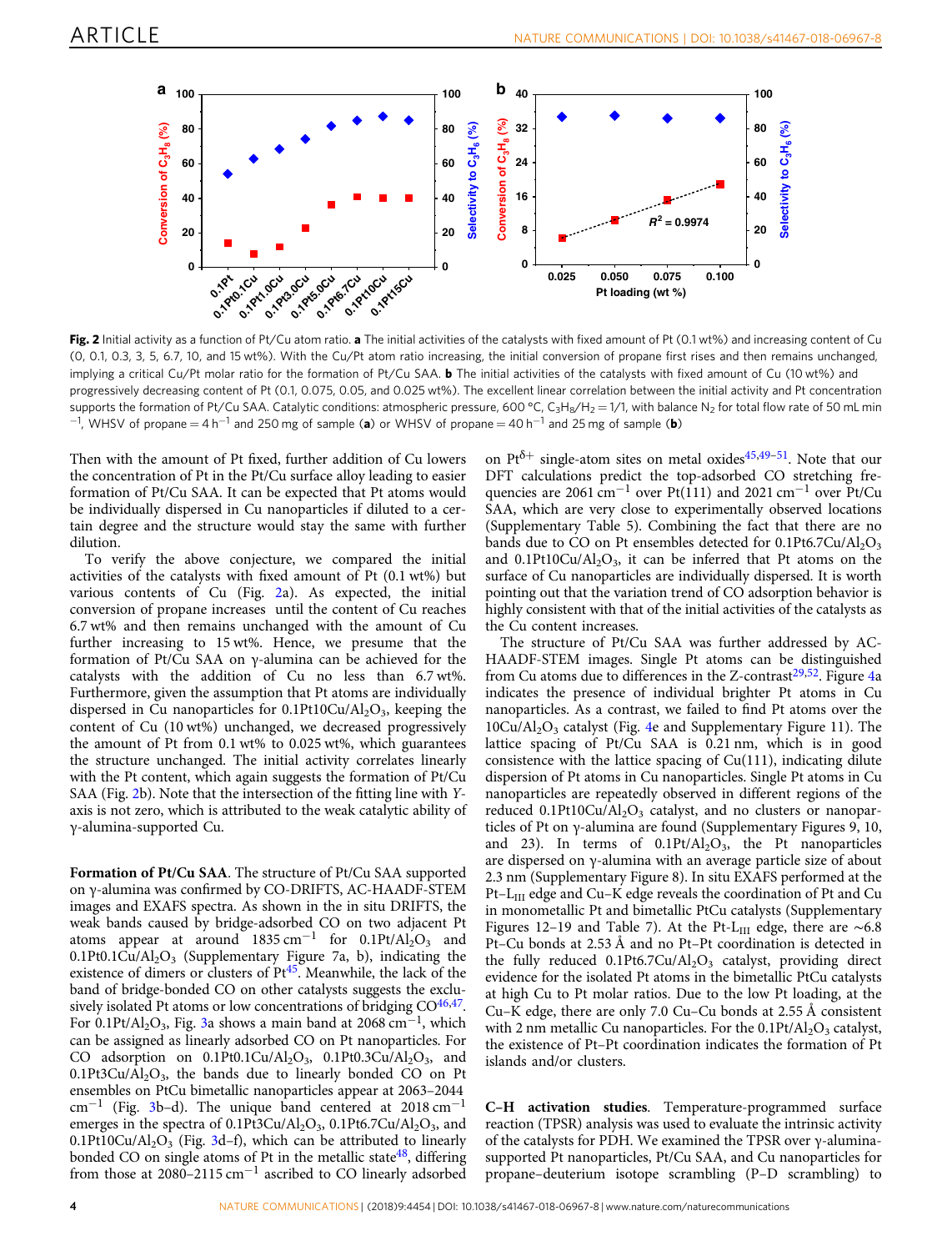<span id="page-4-0"></span>

Fig. 3 In situ CO-DRIFTS for the catalysts with fixed Pt but increasing Cu contents. a 0.1Pt/Al<sub>2</sub>O<sub>3</sub>, b 0.1Pt0.1Cu/Al<sub>2</sub>O<sub>3</sub>, c 0.1Pt0.3Cu/Al<sub>2</sub>O<sub>3</sub>, d 0.1Pt3Cu/ Al<sub>2</sub>O<sub>3</sub>, e 0.1Pt6.7Cu/Al<sub>2</sub>O<sub>3</sub> and f 0.1Pt10Cu/Al<sub>2</sub>O<sub>3</sub>. As Pt is continuously diluted with Cu, the band of CO linearly adsorbed on Pt firstly redshifts from 2068 cm<sup>-1</sup> to 2044 cm<sup>-1</sup> and then an exclusively band at 2018 cm<sup>-1</sup> appears and remains unchanged with further increasing the Cu content. The band at 2018 cm<sup>-1</sup> is ascribed to CO linearly adsorbed on single atoms of Pt in the metallic state



Fig. 4 Morphology of γ-Al<sub>2</sub>O<sub>3</sub>-supported Pt/Cu SAA. a HAADF-STEM images with typical region of the reduced 0.1Pt10Cu/Al<sub>2</sub>O<sub>3</sub> catalyst, showing Pt atoms individually dispersed on Cu(111). Pt atoms are highlighted by red arrows. b, c The enlarged image and the colored intensity map from the selected region in a. The lattice spacing of Pt/Cu SAA is 0.21 nm, which is consistent with that of Cu(111). d Relative stability of Pt single atoms over Cu (~2.1 nm) nanoparticle: dark red indicates stable location of Pt atom. Color bar unit is eV/Pt atom. e HAADF-STEM images with typical region of the reduced 10Cu/ Al<sub>2</sub>O<sub>3</sub> catalyst, showing no Pt atoms existing on the surface of Cu nanoparticles. Scale bars, 1 nm (a), (b), (c) and (e)

compare their intrinsic ability to activate the C–H bonds of propane[53](#page-8-0),[54](#page-8-0). The C–H activation starts at about 188 °C on Pt nanoparticles, 204 °C on Pt/Cu SAA, and 298 °C on Cu nanoparticles, respectively (Fig. [5](#page-5-0)a). Moreover, according to the Pt dispersion (Supplementary Table 8) and the specific activity at 520 °C (Supplementary Table 9), the calculated TOF is  $0.72$  s<sup>−1</sup> for 0.1Pt/Al<sub>2</sub>O<sub>3</sub> and 0.56 s<sup>-1</sup> for 0.1Pt10Cu/Al<sub>2</sub>O<sub>3</sub>. Note that the TOF value is quite close to that reported for Pt nanoparticles supported on calcined hydrotalcite<sup>53</sup>. Combining the results of TPSR of P–D scrambling and TOFs, we conclude that the intrinsic activity of Pt/Cu SAA for PDH is only slightly lower than that of Pt nanoparticle while Cu nanoparticles presents an extremely low capacity for C–H activation. This supports the slightly increased dehydrogenation barrier for Pt/Cu SAA compared with Pt(111) identified in the DFT studies.

Catalytic performance. We examined the catalytic performances of 0.1Pt/Al<sub>2</sub>O<sub>3</sub> and 0.1Pt10Cu/Al<sub>2</sub>O<sub>3</sub> for PDH to demonstrate the transferability from DFT calculations to practical catalytic reaction. During the PDH at 520 °C, the propylene formation rate dramatically dropped from 3.7 to  $1.6 \text{ mol g}^{-1}$ <sub>Pt</sub> h<sup>-1</sup> for 0.1Pt/  $Al_2O_3$  after 12 h on stream (Fig. [5b](#page-5-0)). As a contrast, we did not observe deactivation for  $0.1$ Pt10Cu/Al<sub>2</sub>O<sub>3</sub> upon 12 h on stream (Fig. [5b](#page-5-0)) and the propylene formation rate only slightly decreased from 10.6 to  $10.3 \text{ mol g}^{-1}$ <sub>Pt</sub> h<sup>-1</sup> even after 120 h on stream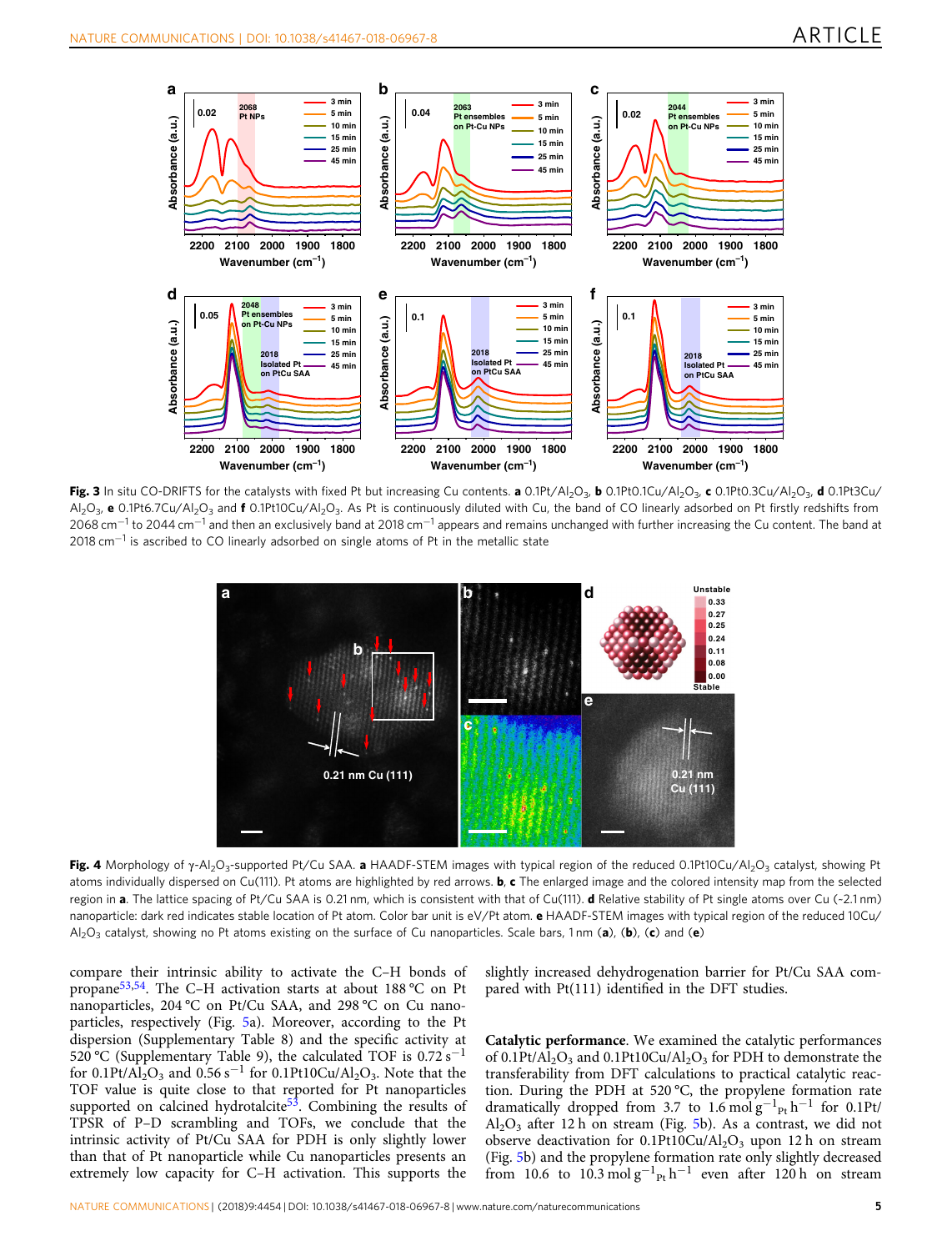<span id="page-5-0"></span>

Fig. 5 Catalytic performances and characterizations of spent catalysts. a Signals of C<sub>3</sub>H<sub>7</sub>D during TPSR over 0.3Pt/Al<sub>2</sub>O<sub>3</sub>, 0.1Pt10Cu/Al<sub>2</sub>O<sub>3</sub> and 10Cu/ Al<sub>2</sub>O<sub>3</sub> for P–D scrambling. The mass ratio of 45/44 represents the level of C<sub>3</sub>H<sub>7</sub>D. Compared with Pt nanoparticles, a little higher temperature of C–H activation for Pt/Cu SAA suggests a slightly weaker intrinsic activity of dehydrogenation. **b** Catalytic performances at the initial and final period at 520 °C and 550 °C during 12 h PDH, showing significantly improved performances of Pt/Cu SAA compared with Pt nanoparticles. c Long-term stability test for 0.1Pt10Cu/Al<sub>2</sub>O<sub>3</sub> at 520 °C for 120 h, demonstrating its excellent stability. The thermodynamic conversion calculated as mole g<sup>−1</sup><sub>Pt</sub> h<sup>−1</sup> is presented (dash line). **d** Normalized activities of the formation rate of C<sub>3</sub>H<sub>6</sub> by specific content of Pt for the catalysts described in this work and in the literature (1-16, see Supplementary Table 10). e CO-DRIFTS of 0.1Pt10Cu/Al<sub>2</sub>O<sub>3</sub> after long-term stability test, showing the maintainance of the sturcture of Pt/Cu SAA. f Mass-spectra signals of CO<sub>2</sub> during TPO experiments for the spent catalysts of 0.1Pt/Al<sub>2</sub>O<sub>3</sub>, 0.1Pt10Cu/Al<sub>2</sub>O<sub>3</sub>, and 10Cu/Al<sub>2</sub>O<sub>3</sub> after 12 h PDH at 520 °C and for the catalysts of 0.1Pt10Cu/Al<sub>2</sub>O<sub>3</sub> and 10Cu/Al<sub>2</sub>O<sub>3</sub> with treatment in the flow of C<sub>3</sub>H<sub>6</sub>/N<sub>2</sub>/H<sub>2</sub> = 1/41/8 mL min<sup>-1</sup> at 520 °C. The TPO profile of Pt/Cu SAA is very close to that of Cu nanoparticles, verifying its excellent anti-coke capability. Catalytic test conditions: atmospheric pressure, WHSV propane  $=$  4 h $^{-1}$ , 250 mg of sample, C<sub>3</sub>H<sub>8</sub>/H<sub>2</sub>  $=$  1/1, with balance N<sub>2</sub> for total flow rate of 50 mL min $^{-1}$ 

(Fig. 5c). The initial propylene formation rate for 0.1Pt10Cu/  $Al_2O_3$  is 3.2 times of that for 0.1Pt/ $Al_2O_3$ , at the same time the selectivity to propylene improves to 90% for  $0.1$ Pt10Cu/Al<sub>2</sub>O<sub>3</sub> at 13.1% conversion compared with 70% for  $0.1$ Pt/Al<sub>2</sub>O<sub>3</sub> at 5.8% conversion. Although DFT calculations predict slightly increased dehydrogenation barrier for Pt/Cu SAA, its higher propylene formation rate can be attributed to its better Pt dispersion compared with  $0.1$ Pt/Al<sub>2</sub>O<sub>3</sub> (Pt dispersion = 29%). In terms of deactivation, a first-order deactivation model is used to estimate the catalyst stability<sup>[55](#page-8-0)</sup>. The low deactivation rate of 0.0005 h<sup>-1</sup> for 0.1Pt10Cu/Al<sub>2</sub>O<sub>3</sub> quantitatively demonstrates its high stability when compared to  $0.07 h^{-1}$  for  $0.1Pt/Al_2O_3$  (Supplementary Table 9). To further test the stability of the catalysts, the reaction temperature was increased to 550 °C (Fig. 5b and Supplementary Figure 24). During 12 h PDH, the formation rate of propylene dropped from 7.7 to 2.8 mol  $g^{-1}$ <sub>Pt</sub> h<sup>-1</sup> for 0.1Pt/Al<sub>2</sub>O<sub>3</sub>, corresponding to the deactivation rate of  $0.091 h^{-1}$ . While for  $0.1$ Pt10Cu/Al<sub>2</sub>O<sub>3</sub>, the formation rate of propylene only decreased from 16.8 to 15.8 mol  $g^{-1}$ <sub>Pt</sub> h<sup>-1</sup> and the deactivation rate became  $0.012 h^{-1}$ , verifying its higher activity and better coke resistance. In addition, we examined the performance of  $0.1$ Pt10Cu/Al<sub>2</sub>O<sub>3</sub> for successive oxidation–reduction cycles. The conversion and selectivity of the catalyst had no change during five cycles at 520 °C (Supplementary Figure 25), demonstrating its good stability of dehydrogenation and regeneration. The initial activity of the catalyst can be largely restored after regeneration at 600 °C (Supplementary Figure 28), further confirming its cycle stability.

The activity of the  $10Cu/Al<sub>2</sub>O<sub>3</sub>$  catalyst for PDH was very low, which can be neglected compared to that of the  $0.1Pt10Cu/Al<sub>2</sub>O<sub>3</sub>$ catalyst (Supplementary Figure 31).

We prepared the Pt/Ag SAA catalyst according to similar atomic dilution method mentioned above. The TPSR of P–D scrambling experiment indicates similar C–H activation ability between Pt/Ag SAA and Pt/Cu SAA (Supplementary Figure 20a). However, under reaction conditions, the propane conversion for Pt/Ag SAA is only 32% at 600 °C, which is lower than 41% for Pt/ Cu SAA, consistent with the DFT predicted trends (Supplementary Figure 20b and Supplementary Table 6).

Spent catalysts. The spent catalysts were characterized to further shed light on the relationship between the improved reaction rate and stability and the structure of Pt/Cu SAA. DRIFTS of CO on the spent  $0.1$ Pt10Cu/Al<sub>2</sub>O<sub>3</sub> (Fig. 5e) show that surface Pt atoms are still individually dispersed even after a long-term stability test for 120 h on stream at 520 °C, which suggests the atomic dispersion of Pt in Cu is maintained during the PDH reaction. The slightly increased particle size of the bimetallic nanoparticles on  $Al<sub>2</sub>O<sub>3</sub>$  after reaction indicates the thermal stability of the catalyst at 520 °C (Supplementary Figure 32). When the reaction temperature was raised to 600 °C, the sintering of copper nanoparticles was obvious (Supplementary Figure 33), which may contribute to the quick deactivation of  $0.1Pt10Cu/Al<sub>2</sub>O<sub>3</sub>$ during the dehydrogenation reaction at 600 °C. In addition,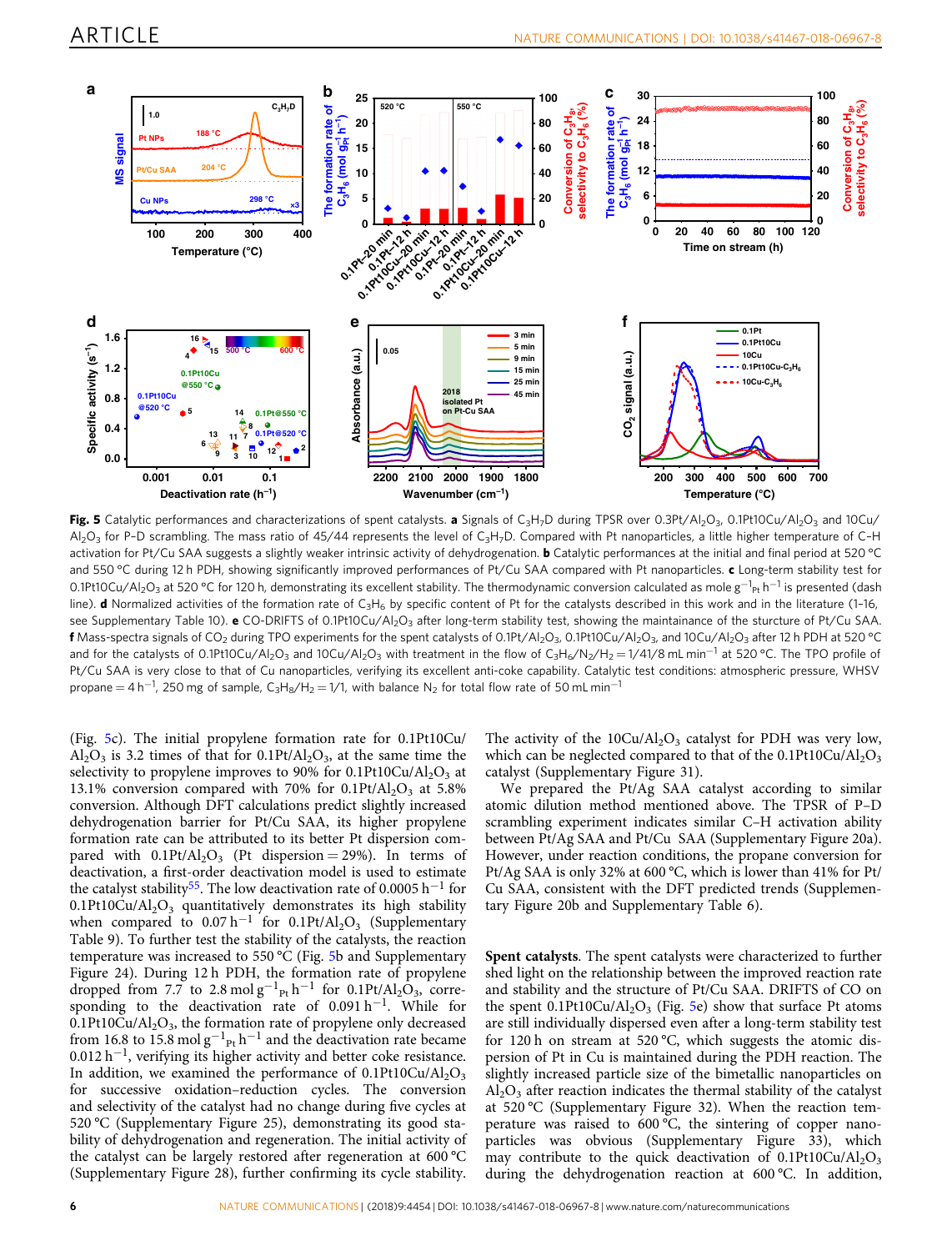HAADF-STEM images of  $0.1Pt10Cu/Al<sub>2</sub>O<sub>3</sub>$  after successive oxidation–reduction cycles show that Pt atoms identified from their higher brightness comparing to their surrounding area are still individually dispersed in Cu nanoparticles, confirming its good cycle stability (Supplementary Figures 26, 27, 29, and 30). Regrettably, due to the lack of the EXAFS information for the regenerated  $0.1$ Pt10Cu/Al<sub>2</sub>O<sub>3</sub>, the sintering of partial platinum cannot be fully ruled out. Considering that coke deposition is another reason for catalyst deactivation during propane dehydrogenation<sup>41</sup>, the information on the coke formed on the surface of 0.1Pt/Al<sub>2</sub>O<sub>3</sub>, 0.1Pt10Cu/Al<sub>2</sub>O<sub>3</sub>, and 10Cu/Al<sub>2</sub>O<sub>3</sub> were collected. The Raman spectra (Supplementary Figure 21) show that the  $I_D$ /  $I_G$  ratio increases in the order of  $0.1$ Pt/Al<sub>2</sub>O<sub>3</sub> (0.76) < 0.1Pt10Cu/  $Al_2O_3$  (0.82) < 10Cu/ $Al_2O_3$  (0.86), suggesting a reverse order of dehydrogenation degree of the  $\csc 56$ . The temperatureprogrammed oxidation (TPO) profiles (Fig. [5](#page-5-0)f) indicate that there are two types of coke on each spent catalyst because of two peaks in each profile. We attribute the small high-temperature peaks centered at around 500 °C to the combustion of the hard coke deposited on the support. While the main low-temperature peaks are described as the combustion of the soft coke formed on the metal, of which the temperatures decreased in the order of 0.1Pt  $(335 °C) > 0.1$ Pt10Cu  $(265 °C) > 10$ Cu  $(225 °C)^{56,57}$ . The good consistence between the dehydrogenation degree of the coke and the burning temperature of the soft coke on the metal implies that the deep dehydrogenation reactivity decreases in the order of Pt nanoparticles, Pt/Cu SAA, and Cu nanoparticles, which corroborates the trend of deep dehydrogenation barrier identified by the DFT calculations. Moreover, it is worth noting that the target propylene as coke precursor can partly transform into carbon deposits with the help of Cu, which accounts for the formation of coke on Pt/Cu SAA. As shown in Fig. [5f](#page-5-0), after treating in the flow of propylene for the same time, the TPO profile of 0.1Pt10Cu/  $Al_2O_3$  is similar to that of  $10Cu/Al_2O_3$ , confirming the coke resistance of  $0.1$ Pt10Cu/Al<sub>2</sub>O<sub>3</sub> comparable with that of 10Cu/ Al2O3. The temperature-programmed desorption (TPD) of propylene (Supplementary Figure 22) indicates that the interaction between the propylene and metal sites is weaker for Cu nanoparticles and Pt/Cu SAA than that for Pt nanoparticles. This weak interaction minimizes carbon deposits on the active Pt sites to help remain the activity during reaction.

### **Discussion**

Our DFT calculation shows that different from the conventional Pt alloys, the Pt/Cu SAA breaks the PtM alloy scaling relationship during PDH, displaying a quite negative difference between the desorption energy and further dehydrogenation barrier of propylene, and at the same time maintaining a reasonable dehydrogenation energy barrier for propane. We further synthesized a kind of SAA catalysts with single Pt atoms dispersed on Cu and Ag nanoparticles through an atom dilution method. In the catalytic dehydrogenation of propane, the Pt/Cu SAA catalyst with the low loading of Pt (0.1 wt%) displays propylene selectivity of ~90% with the high formation rate of 10.6 mol  $g^{-1}$ <sub>Pt</sub> h<sup>-1</sup> under the conditions of atmospheric pressure, 520 °C, WHSV =  $4 h^{-1}$ ,  $C_3H_8/N_2 = 1/1$  and shows excellent stability for at least 120 h on stream. Our study highlights the transferability from the DFT calculations to the realistic catalytic system and implies isolated Pt atoms in the metallic state as promising active sites for alkane dehydrogenation at high temperatures.

### Methods

Computational details. All the total energy self-consistent calculations were car-ried out in Vienna ab initio simulation package (VASP)<sup>[58](#page-8-0)</sup> using the generalized gradient approximation with the Bayesian error estimation functional with van der<br>Waals corrections (BEEF-vdW)<sup>59,60</sup>. We used the projector augmented-wave

(PAW) method to handle the ionic-core interaction $61$ . The valence wave functions were expanded by plane-wave with a cutoff energy of 400 eV and the electronic tolerance value is  $1 \times 10^{-4}$  eV. A Methfessel–Paxton smearing with 0.15 eV width was employed to speed up the convergence and the total energies were evaluated by extrapolating to zero broadening<sup>62</sup>. The thickness of the employed (111) slabs, separated by >15 Å vacuum layer, are five layers, with top two layers relaxed on each surface. Optimized geometries were found when the force on each relaxed atom was <0.02 eV/Å. The Monkhorst–Pack<sup>[63](#page-8-0)</sup> k-points mesh of  $3 \times 3 \times 1$  was used in a  $4 \times 4$  unit cell of each model slab. Test calculations indicate the numerical accuracy for the binding energies with finer k-points meshes is within 0.03 eV. We applied same parameters for the nanoparticle calculations, except the k-points grid was reduced to Γ point.

Catalyst preparation. All the catalysts were prepared by incipient wetness coimpregnation method. H<sub>2</sub>PtCl<sub>6</sub>·6H<sub>2</sub>O (Chemart (Tianjin) Chemical Technology Co., Ltd, 99.9%) and Cu(NO<sub>3</sub>)<sub>2</sub>·3H<sub>2</sub>O (Alfa Aesar (China) Chemical Co., Ltd, 99.0%) were mixed and used as precursors and γ-Al<sub>2</sub>O<sub>3</sub> (Sinopharm Chemical Reagent Co., Ltd, 98.0%) was used as support. After impregnation, the catalysts were placed in the atmosphere statically overnight and then dried in the flowing air at 80 °C for 12 h and then calcined at 600 °C for 2 h. The metal loading is based on the weight ratio between metal and  $v$ -Al<sub>2</sub>O<sub>3</sub>.

Characterization. Transmission electron microscope (TEM) images were taken using a JEOL JEM 2100 F system at an accelerating voltage of 200 kV equipped with a field emission gun. For the catalysts of  $0.1Pt/Al_2O_3$  and  $0.1Pt10Cu/Al_2O_3$ , the sample was firstly reduced at 600 °C for 1 h in a stream of 18 vol%  $H_2/N_2$ . Then, the sample powder was dispersed in deionized water by ultrasonic and supported on a copper grid coated with an ultrathin holey carbon film.

The in situ diffuse reflectance infrared Fourier-transform spectroscopy (DRIFTS) experiments were performed on a Thermo Scientific Nicolet IS50 spectrometer, equipped with a Harrick Scientific DRIFTS cell fitted with ZnSe windows and a mercury–cadmium–telluride (MCT) detector cooled by liquid  $N<sub>2</sub>$ . The DRIFTS measurements were carried out for catalysts with fixed amount of Pt (0.1 wt%) and different content of Cu. The fresh and spent catalysts were heated from ambient temperature to 600 °C at a rate of 10 °C min−<sup>1</sup> and retained at 600 °C in a flow rate of 50 mL min<sup>-1</sup> of 20 vol% H<sub>2</sub>/Ar. Then, the catalysts were cooled down to 30 °C and the backgrounds (8 cm−<sup>1</sup> resolution, 64 scans) were collected after Ar purging in a flow rate of 20 mL min−<sup>1</sup> for at least 1 h. With the addition of a flow of 3 mL min−<sup>1</sup> of CO, the adsorption of CO molecules on the surface of the catalysts continued for 30 min. After that, the DRIFTS spectra were recorded till no visible change in the absorption band intensities under Ar purging.

High-angle annular dark-field scanning transmission electron microscopy (HAADF-STEM) images were collected using a Titan Cubed Themis G2 300 (FEI) 200 kV aberration-corrected scanning transmission electron microscope (AC-STEM), capable of sub-angstrom resolution at Tianjin University of Technology. For the catalysts of  $0.1$ Pt10Cu/Al<sub>2</sub>O<sub>3</sub> and  $10$ Cu/Al<sub>2</sub>O<sub>3</sub>, the sample was first reduced at 700 °C for 1 h in a stream of 18 vol%  $H_2/N_2$ . Then, the sample powder was dispersed in deionized water by ultrasonic and deposited on a molybdenum grid coated with an ultrathin holey carbon film.

Pt L3 edge (11.564 keV) XAS spectra were collected at the 10 ID beam line at the Advance Photo Source, Argonne National laboratory. Due to the low Pt loading, the Pt edge was measured in fluorescence mode. Since Cu has a fluorescence line near that of Pt and there is a large loading of Cu, an energy resolved fluorescence spectrometer using a bent crystal laue energy analyzer with soller slits and a Pilatus 100k silicon pixel detector was required to detect from the weak Pt fluorescence signal without saturating the detector with fluorescence form copper. Samples for XAS analysis were ground into a fine powder and pressed into a stainless-steel sample holder. Samples were treated in situ in a custom built reactor<sup>[64](#page-8-0)</sup> and heated to 550 °C in 3%  $H_2$  (balance He) for 30 min and then cooled to 100 °C for collection of spectra. Several spectra were averaged to give the final data used in analysis. There were no noticeable differences in the first and last spectra collected for each sample, demonstrating that the catalyst did not change over the course of measurement. Helium used was passed through a copper trap to remove trace oxygen impurities.

Cu–K edge spectra were collected at the 10BM beam line at the Advance Photo Source, Argonne national laboratory. Samples for XAS analysis were ground into a fine powder and pressed into a stainless-steel sample holder. Sample holders were placed in quartz tube reactors equipped with kapton windows and three way valves for gas flow. Transmission mode samples were treated in  $3\%$  H<sub>2</sub> (balance He) at 550 °C for 30 min. The gas flow was then switched to pure He for 5 min to desorb surface hydrogen. The sample was then cooled in helium to room temperature and the reactor atmosphere was isolated using the three way valves.

Data analysis was performed using WinXAS 3.1 software. Phase and amplitude functions for Pt–Pt, Pt–O, and Cu–Cu scattering were extracted from experimental references. Pt–Pt and Cu–Cu scattering phase and amplitude was extracted from their respective foils (12 neighbors at 2.77 Å for platinum, 12 neighbors at 2.56 angstroms for Cu). Pt–O scattering phase and amplitude was extracted from Na2Pt  $(OH)_{6}$  (six neighbors at 2.05 angstroms). A phase and amplitude function for Pt–Cu scattering was created using FEFF using a single Pt–Cu pair with a bond distance of 2.66 angstroms. The amplitude reduction factor, absolute Debye–Waller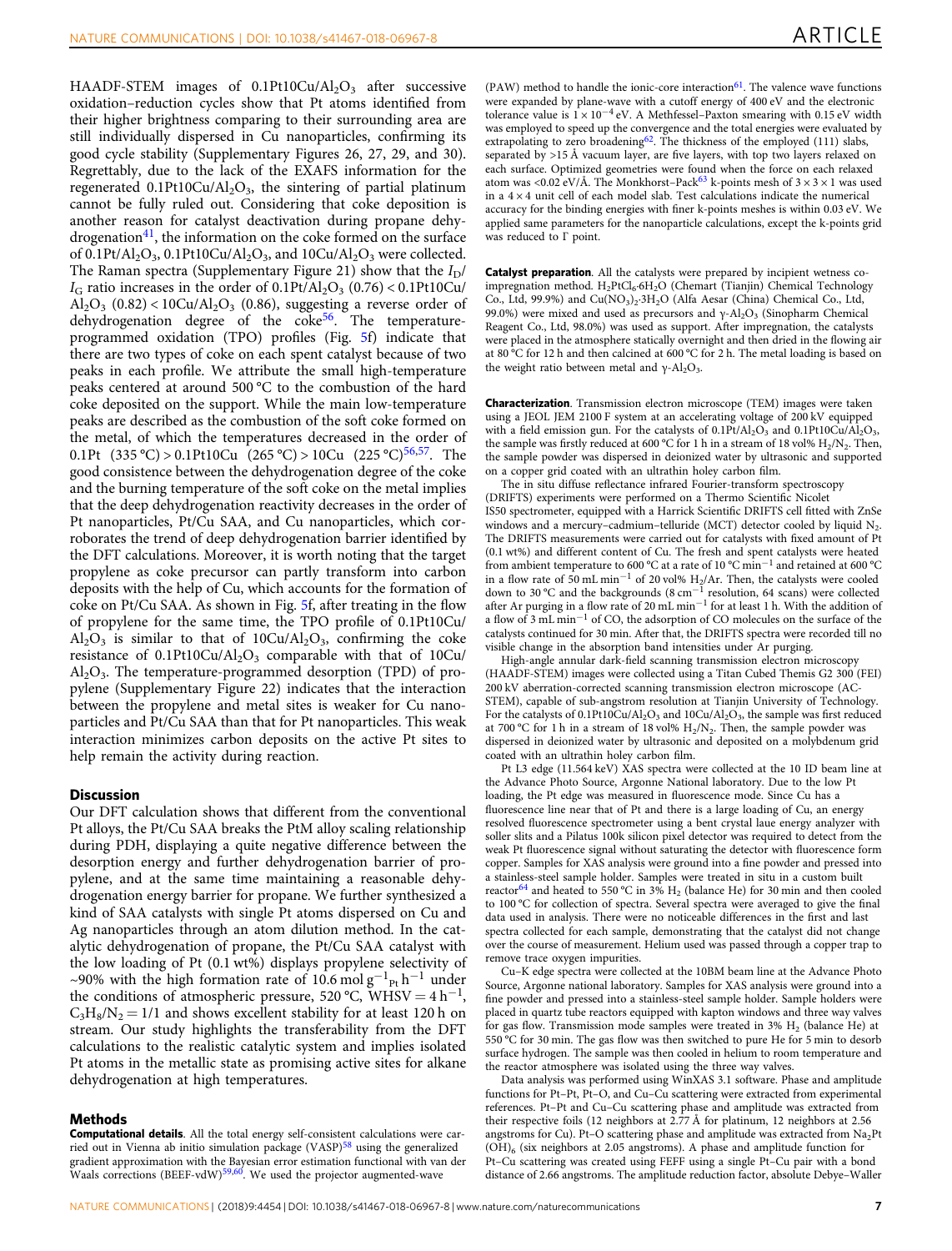<span id="page-7-0"></span>factor and E0 correction for the Pt–Cu scattering pair was taken to be the same as the platinum foil, so that fit values of E0 and debye-waller factor for Pt–Cu scattering are relative to that of platinum foil.

Temperature-programmed experiments were all carried out with a Micromeritics AutoChem 2920 apparatus. For TPO measurements, 100 mg of sample was heated at 300 °C for 1 h and cooled down to 80 °C in flowing Ar (30 mL min<sup>−</sup>1) and then treated in flowing 10 vol% O2/He (20 mL min<sup>−</sup>1) at a rate of 10 °C min−<sup>1</sup> up to 700 °C. The signal of CO2 was recorded by HIDEN QIC-20 mass spectrometer. For TPSR of P–D scrambling, 200 mg of sample was packed in a quartz tube. The sample was first treated by heating at a rate of 10 °C min−<sup>1</sup> up to 600 °C and maintaining for 1 h in flowing  $D_2$  and then cooled down to 50 °C. After Ar purging for 30 min, the gas was switched to flowing 18 vol%  $C_3H_8/N_2$  and the system was purged for 30 min. Subsequently, the temperature of the sample was raised to 400 °C at a rate of 5 °C min−<sup>1</sup> and the signals at m/z of 45, 44, and 4 were monitored by the mass spectrometer.

Turnover frequency (TOF) was calculated as moles of propylene formed per mole of exposed Pt per second:

$$
TOF = RC3H6/DPt
$$
 (1)

where  $R_{C3H6}$  is the specific activity of propylene formation (s<sup>-1</sup>) (Supplementary Table 8) and  $D_{\text{Pt}}$  is the dispersion of Pt.

Catalytic testing. Catalytic tests were performed in a quartz fixed-bed reactor with 8 mm inner diameter and 24 cm length at atmosphere pressure. A volume of 250 mg of the calcined catalyst with particle size of 20–40 mesh was packed inside the quartz tubular reactor. The sample was first heated to 600 °C at a rate of 10 °C min <sup>−1</sup> and retained at 600 °C for 1 h in flowing 18 vol% H<sub>2</sub>/N<sub>2</sub>. Afterward, a mixture of  $C_3H_8$ , H<sub>2</sub>, and N<sub>2</sub> (8:8:34 vol%) was fed at a rate of 50 mL min<sup>-1</sup>. The weight hourly velocity (WHSV) of propane was around  $4 h^{-1}$ . The gas products were analyzed by an online GC (2060) equipped with a flame ionization detector (Chromosorb 102 column) and a thermal conductivity detector  $(Al<sub>2</sub>O<sub>3</sub>$  Plot column). The propane conversion and selectivity to propylene were calculated from Eq.  $(2)$  and Eq.  $(3)$ , respectively:

$$
Con(\%) = 100 \times \left( [F_{\text{C3H8}}]_{\text{inlet}} - [F_{\text{C3H8}}]_{\text{outlet}} \right) / [F_{\text{C3H8}}]_{\text{inlet}}.
$$
 (2)

$$
\text{Sel}(\%) = 100 \times [F_{\text{C3H6}}]_{\text{outlet}} / ([F_{\text{C3H8}}]_{\text{inlet}} - [F_{\text{C3H8}}]_{\text{outlet}}). \tag{3}
$$

Where  $F_{\text{C3H8}}$  and  $F_{\text{C3H6}}$  means mole flow rate of propane and propylene. A firstorder deactivation model was used to evaluate the catalyst stability:

$$
k_{\rm d} = (\ln[(1 - X_{\rm final})/X_{\rm final}] - \ln[(1 - X_{\rm initial})/X_{\rm initial}])/t \tag{4}
$$

where  $X_{\text{initial}}$  and  $X_{\text{final}}$ , respectively, represent the conversion measured at the initial and final period of an experiment, and  $t$  represents the reaction time (h),  $k_d$  is the deactivation rate constant (h<sup>-1</sup>). High  $k_d$  value means rapid deactivation, that is, low stability. The mean catalyst life  $(τ)$  represents the time required for rates to decrease by e<sup>−</sup>1, and is estimated with the reciprocal of the deactivation rate constants.

### Data availability

The data that support the findings of this study are available from the corresponding author upon request.

Received: 19 June 2018 Accepted: 8 October 2018 Published online: 26 October 2018

### References

- 1. Medford, A. J. et al. From the sabatier principle to a predictive theory of transition-metal heterogeneous catalysis. J. Catal. 328, 36–42 (2015).
- 2. Khorshidi, A., Violet, J., Hashemi, J. & Peterson, A. A. How strain can break the scaling relations of catalysis. Nat. Catal. 1, 263–268 (2018).
- 3. Mehta, P. et al. Overcoming ammonia synthesis scaling relations with plasmaenabled catalysis. Nat. Catal. 1, 269–275 (2018).
- 4. Studt, F. et al. Identification of non-precious metal alloy catalysts for selective hydrogenation of acetylene. Science 320, 1320–1322 (2008).
- 5. Pham, H. N., Sattler, J. J. H. B., Weckhuysen, B. M. & Datye, A. K. Role of Sn in the regeneration of  $Pt/\gamma$ - $Al_2O_3$  light alkane dehydrogenation catalysts. ACS Catal. 6, 2257–2264 (2016).
- 6. Silvestre-Albero, J., Serrano-Ruiz, J. C., Sepúlveda-Escribano, A. & Rodríguez-Reinoso, F. Zn-modified MCM-41 as support for Pt catalysts. Appl. Catal. A. Gen. 351, 16–23 (2008).
- Sun, P., Siddiqi, G., Chi, M. & Bell, A. T. Synthesis and characterization of a new catalyst Pt/Mg(Ga)(Al)O for alkane dehydrogenation. J. Catal. 274, 192–199 (2010).
- 8. Sun, P., Siddiqi, G., Vining, W. C., Chi, M. & Bell, A. T. Novel Pt/Mg(In)(Al)O catalysts for ethane and propane dehydrogenation. J. Catal. 282, 165–174 (2011).
- 9. Ballarini, A. D., de Miguel, S. R., Castro, A. A. & Scelza, O. A. N-decane dehydrogenation on Pt, PtSn and PtGe supported on spinels prepared by different methods of synthesis. Appl. Catal. A. Gen. 467, 235–245 (2013).
- 10. Han, Z. et al. Propane dehydrogenation over Pt-Cu bimetallic catalysts: the nature of coke deposition and the role of copper. Nanoscale 6, 10000–10008 (2014).
- 11. Zha, S. et al. Identification of Pt-based catalysts for propane dehydrogenation via a probability analysis. Chem. Sci. 9, 3925–3931 (2018).
- Li, Y. & Sun, Q. Recent advances in breaking scaling relations for effective electrochemical conversion of  $CO<sub>2</sub>$ . Adv. En. Mat. 6, 1600463 (2016).
- 13. Wang, A., Li, J. & Zhang, T. Heterogeneous single-atom catalysis. Nat. Rev. Chem. 2, 65–81 (2018).
- 14. Andrew, J. T. et al. An atomic-scale view of single-site Pt catalysis for low temperature CO oxidation. Nat. Catal. 1, 192–198 (2018).
- 15. Nie, L. et al. Activation of surface lattice oxygen in single-atom  $Pt/CeO<sub>2</sub>$  for low-temperature CO oxidation. Science 358, 1419–1423 (2017).
- 16. Lin, J. et al. Remarkable performance of  $Ir_1/FeO_x$  single-atom catalyst in water gas shift reaction. J. Am. Chem. Soc. 135, 15314–15317 (2013).
- 17. Yang, M. et al. Catalytically active  $Au-O-(OH)_x$  species stabilized by alkali ions on zeolites and mesoporous oxides. Science 346, 1498–1501 (2014).
- 18. Yang, M. et al. A common single-site  $Pt(II)-O-(OH)_x$  species stabilized by sodium on "active" and "inert" supports catalyzes the water-gas shift reaction. J. Am. Chem. Soc. 137, 3470–3473 (2015).
- 19. Gu, X.-K. et al. Supported single  $Pt<sub>1</sub>/Au<sub>1</sub>$  atoms for methanol steam reforming. ACS Catal. 4, 3886–3890 (2014).
- 20. Lin, L. et al. Low-temperature hydrogen production from water and methanol using Pt/α-MoC catalysts. Nature 544, 80–83 (2017).
- 21. Fei, H. et al. Atomic cobalt on nitrogen-doped graphene for hydrogen generation. Nat. Commun. 6, 8668 (2015).
- 22. Cheng, N. et al. Platinum single-atom and cluster catalysis of the hydrogen evolution reaction. Nat. Commun. 7, 13638 (2016).
- 23. Deng, J. et al. Triggering the electrocatalytic hydrogen evolution activity of the inert two-dimensional MoS<sub>2</sub> surface via single-atom metal doping. Energy  $\mathfrak{G}$ Environ. Sci. 8, 1594–1601 (2015).
- 24. Wei, H. et al.  $FeO<sub>x</sub>$ -supported platinum single-atom and pseudo-single-atom catalysts for chemoselective hydrogenation of functionalized nitroarenes. Nat. Commun. 5, 5634 (2014).
- 25. Wei, H. et al. Remarkable effect of alkalis on the chemoselective hydrogenation of functionalized nitroarenes over high-loading Pt/FeO<sub>x</sub> catalysts. Chem. Sci. 8, 5126–5131 (2017).
- Kyriakou, G. et al. Isolated metal atom geometries as a strategy for selective heterogeneous hydrogenations. Science 335, 1209–1212 (2012).
- 27. Yan, H. et al. Single-atom  $Pd_1$ /graphene catalyst achieved by atomic layer deposition: Remarkable performance in selective hydrogenation of 1,3 butadiene. J. Am. Chem. Soc. 137, 10484–10487 (2015).
- 28. Vilé, G. et al. A stable single-site palladium catalyst for hydrogenations. Angew. Chem. Int. Ed. 54, 11265–11269 (2015).
- 29. Lucci, F. R. et al. Selective hydrogenation of 1,3-butadiene on platinum-copper alloys at the single-atom limit. Nat. Commun. 6, 8550 (2015).
- 30. Matsubu, J. C., Yang, V. N. & Christopher, P. Isolated metal active site concentration and stability control catalytic  $CO<sub>2</sub>$  reduction selectivity. J. Am. Chem. Soc. 137, 3076–3084 (2015).
- 31. Kwak, J. H., Kovarik, L. & Szanyi, J. Heterogeneous catalysis on atomically dispersed supported metals: CO<sub>2</sub> reduction on multifunctional pd catalysts. ACS Catal. 3, 2094–2100 (2013).
- 32. Li, S. et al. Tuning the selectivity of catalytic carbon dioxide hydrogenation over iridium/cerium oxide catalysts with a strong metal–support interaction. Angew. Chem. Int. Ed. 56, 10761–10765 (2017).
- 33. Schweitzer, N. M. et al. Propylene hydrogenation and propane dehydrogenation by a single-site  $Zn^{2+}$  on silica catalyst. ACS Catal. 4, 1091-1098 (2014).
- 34. Hu, B. et al. Selective propane dehydrogenation with single-site  $Co(II)$  on  $SiO<sub>2</sub>$ by a non-redox mechanism. J. Catal. 322, 24–37 (2015).
- 35. Zhang, G., Yang, C. & Miller, J. T. Tetrahedral nickel(II) phosphosilicate single-site selective propane dehydrogenation catalyst. ChemCatChem 10, 961–964 (2018).
- 36. Searles, K., Siddiqi, G., Safonova, O. V. & Copéret, C. Silica-supported isolated gallium sites as highly active, selective and stable propane dehydrogenation catalysts. Chem. Sci. 8, 2661–2666 (2017).
- 37. Marcinkowski, M. D. et al. Pt/Cu single-atom alloys as coke-resistant catalysts for efficient C–H activation. Nat. Chem. 10, 325–332 (2018).
- 38. Li, Z. et al. Atomically dispersed Pt on the surface of Ni particle synthesis and catalytic function in hydrogen generation from aqueous ammonia borane. ACS Catal. 7, 6762–6769 (2017).
- 39. Shan, J. et al. Water co-catalyzed selective dehydrogenation of methanol to formaldehyde and hydrogen. Surf. Sci. 650, 121–129 (2016).